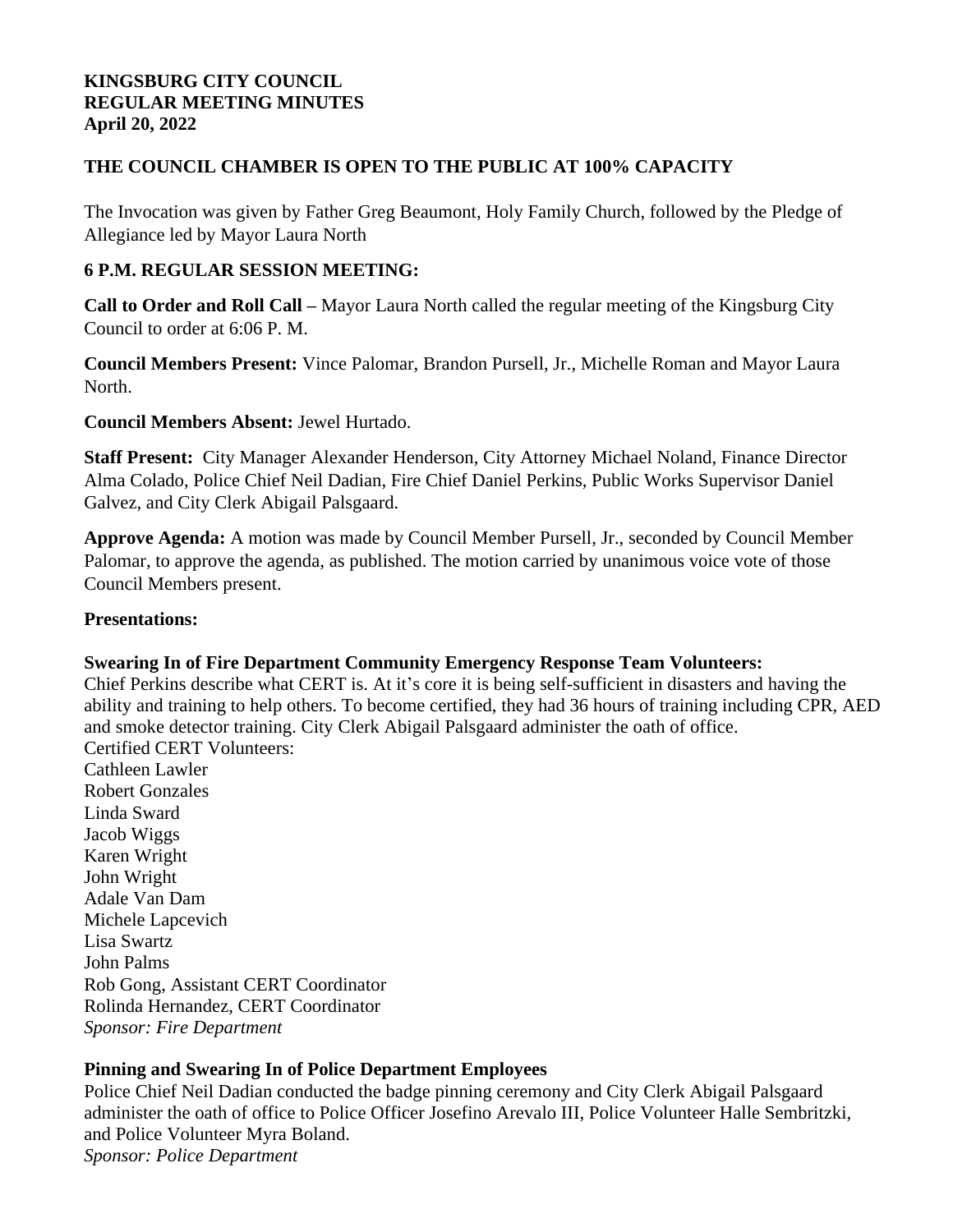#### **Public Comments:**

Brenda Prado, resident, would like an animal control officer. Has a problem with the contract with the Second Chance. Would like to talk to someone about cats.

Michelle Lopez, Bambi's Rescues, would like to help with TNR with cats. Needs help with funding.

Esperanza Reyna, resident, would like to volunteer and support TNR.

Laura Strait, non-resident, spoke about a poll on Facebook about an animal control officer. Spoke about TNR experience.

**Consent Calendar:** Items considered routine in nature are to be placed on the Consent Calendar. They will be considered as one item and voted upon in one vote unless individual consideration is requested. Each vote in favor of the Consent Calendar is considered and recorded as a separate affirmative vote in favor of each action listed. Approval of the Consent Calendar items include recitals reading ordinance(s) by titles(s) only and adoption of recommended action(s) contained in Staff Reports. A motion was made by Council Member Pursell, Jr., seconded by Council Member Palomar, to approve the items appearing on the Consent Calendar. The motion carried by unanimous voice vote of those Council Members present.

- **5.1 Approval of City Council Minutes**: Approve the minutes from the April 6, 2022 Regular City Council Meetings as prepared by Community Development Administrative Assistant Karyl Bartel. *Sponsor: City Clerk's Office*
- **5.2 Check Register:** Ratify/approve payment of bills listed on the check register for the period March 29, 2022 through April 11, 2022 as prepared by Accounts Payable Clerk Marsha Alves.

*Sponsor: Finance Department*

**5.3 Adopt Resolution 2022-022- A Resolution Authorizing The City Of Kingsburg To Participate In The Fresno County Multijurisdictional Housing Element Update And Cost Sharing Agreement and authorize the City Manager to enter into an agreement to participate in the process.** - Staff Report by Community Development Director Holly Owen

*Sponsor: Community Development Department*

- **5.4 Adopt Resolution No. 2022-023 approving the final map for Tract 6167 accepting on behalf of the public the streets and easements as offered on the map in accordance with the terms of the dedications and Authorize the City Manager to execute the Subdivision Agreement on behalf of the City, subject to review as to form by the City Attorney.** – Staff Report by City Engineer Dave Peters *Sponsor: City Engineer's Office*
- **5.5 Approve the Reimbursement Agreement between the City of Kingsburg and Presidio JJR Summerlyn 123, LLC for reconstruction of Avenue 396 beyond the scope of work required by the project conditions of approval and authorize the City Manager to sign the agreement on behalf of the City** – Staff Report by City Engineer Dave Peters *Sponsor: City Engineer's Office*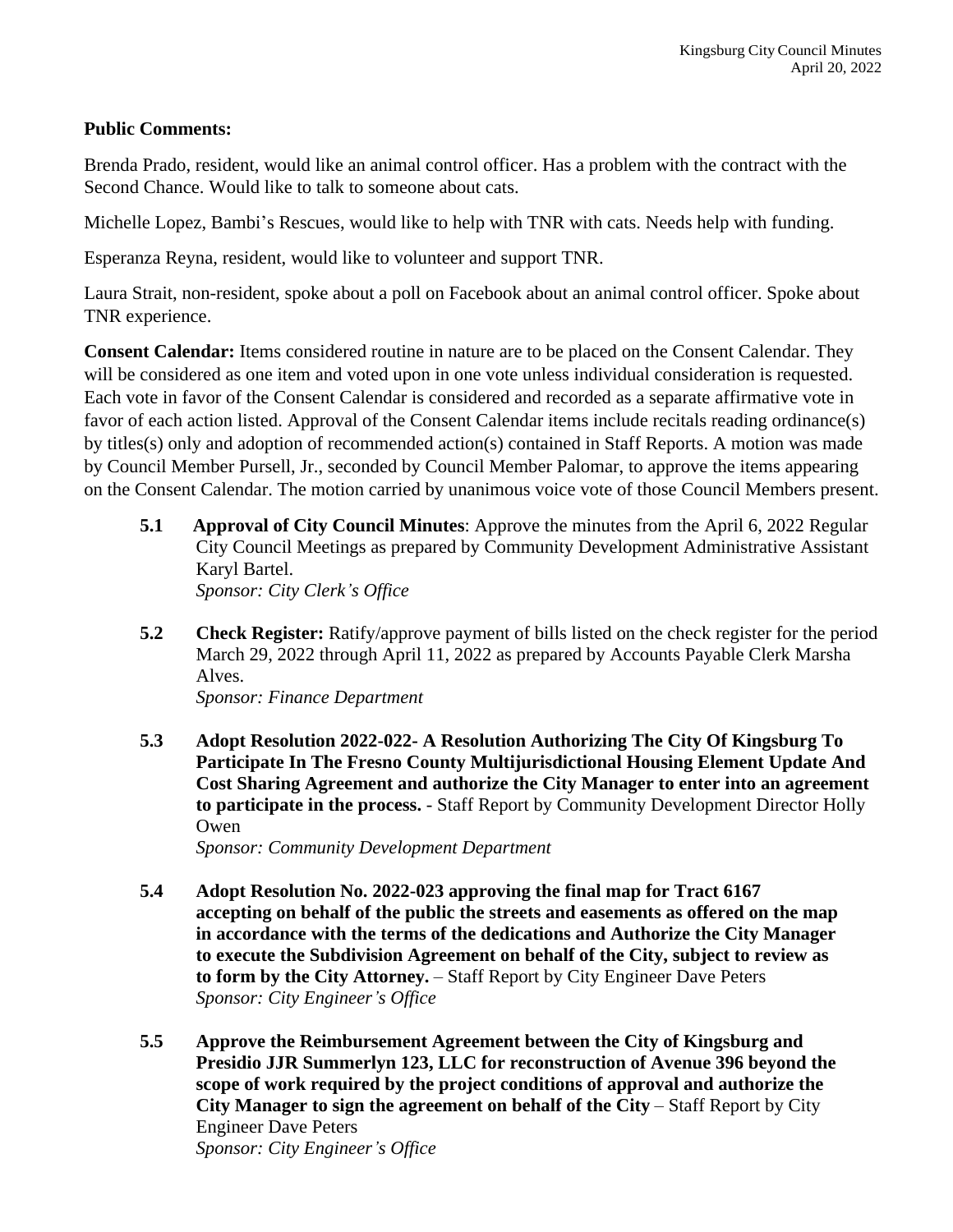#### **Regular Calendar**

**Financial Statements for the Year Ended June 30, 2021 – Consider Statements as prepared by Price Paige & Company.** Staff report prepared by Finance Director Alma Colado *Sponsor: Finance Department*

Osvaldo Gutierrez and Anthony Gonzalez presented for Price Page & Company. Mr. Gutierrez explained the process of the audit, it can take up to 9 months. They look at cash, capitol assets, revenues and receivables. The City received an un-modified/clean opinion, it is best you can get. They congratulated Finance Director Alma Colado. They discussed some areas that can be improved, issues that are common for smaller cities with limited staff. They found no issues with internal controls. Talked about different fund balances. Council Member Pursell, Jr. asked about the areas of focus, who chooses them. Mr. Gonzalez said we do, also open for discussions. Council Member Palomar asked about the profile of the city. Mr. Gutierrez said it is a requirement. Council thanked Finance Director Alma Colado and staff for the nice clean audit.

A motion was made by Council Member Roman, seconded by Council Member Pursell, Jr., to accept the Financial Statements for Year Ended June 30, 2021, as presented. The motion carried by unanimous voice vote of those Council Members present.

#### **Solid Waste Rate Study and Prop. 218 Update**

*Sponsor: Public Works*

Public Works Director Daniel Galvez discussed the history of the solid waste rates. The costs are higher for additional street sweeping locations and street sweeping waste disposal. Solid waste has not had an increase in 13 years. If passed, rate increases will be in effect 9/1/2022. Alison Lechowicz, Lechowicz + Tseng Municipal Consultants, said they have updated the presented rates since the March Finance Committee meeting. Mid Valley rates go up every year even though the city doesn't charge more. Solid waste is an enterprise fund, should be self-supported by rates. 5 year period of rate changes. Described the prop 218 process including protest ballot. There are higher costs from Mid Valley, higher operating and maintenance costs, additional street weeping costs, and the City would like to reverse the deficit. A lot of the additional costs come from having to comply with SB 1383.

There are three rate options. First option is to break even, payback for past transfers is not required. Staff is recommending council direct staff to choose option two, which will have the fund break even and have a reserve in case of unforeseen costs and public education. The third option has the fund break even, builds a surplus and repays the funds transferred. Council Member Roman asked about the Central Valley Sweeping. City Manager Henderson said they gave us a rate lock for 5 years. There are additional cost because of how we have to dispose of the waste. Mayor North asked about clarification about repaying and what was suggested at Finance Committee.

Ms. Lechowicz explained that there was a typo in the explanation of rates in the chart. Council Member Pursell Jr. said this not fun, but the State is forcing it on us. We didn't want to raise rates. Mayor North said without rate increases since 2009, all costs have gone up. We will have to educate the citizens regarding the need of a rate increase. Public Works Direct Galvez said we will need to educate about green waste. Council Member Pursell Jr. said he will put this on the radar for the Chamber of Commerce since it will effect businesses. Council Member Roman said all costs have gone up, and it is us, the consumers that have to pay for it. Council Member Palomar said we do need a rate increase, haven't had one since 2009. Homeowners will understand, but it will also affect the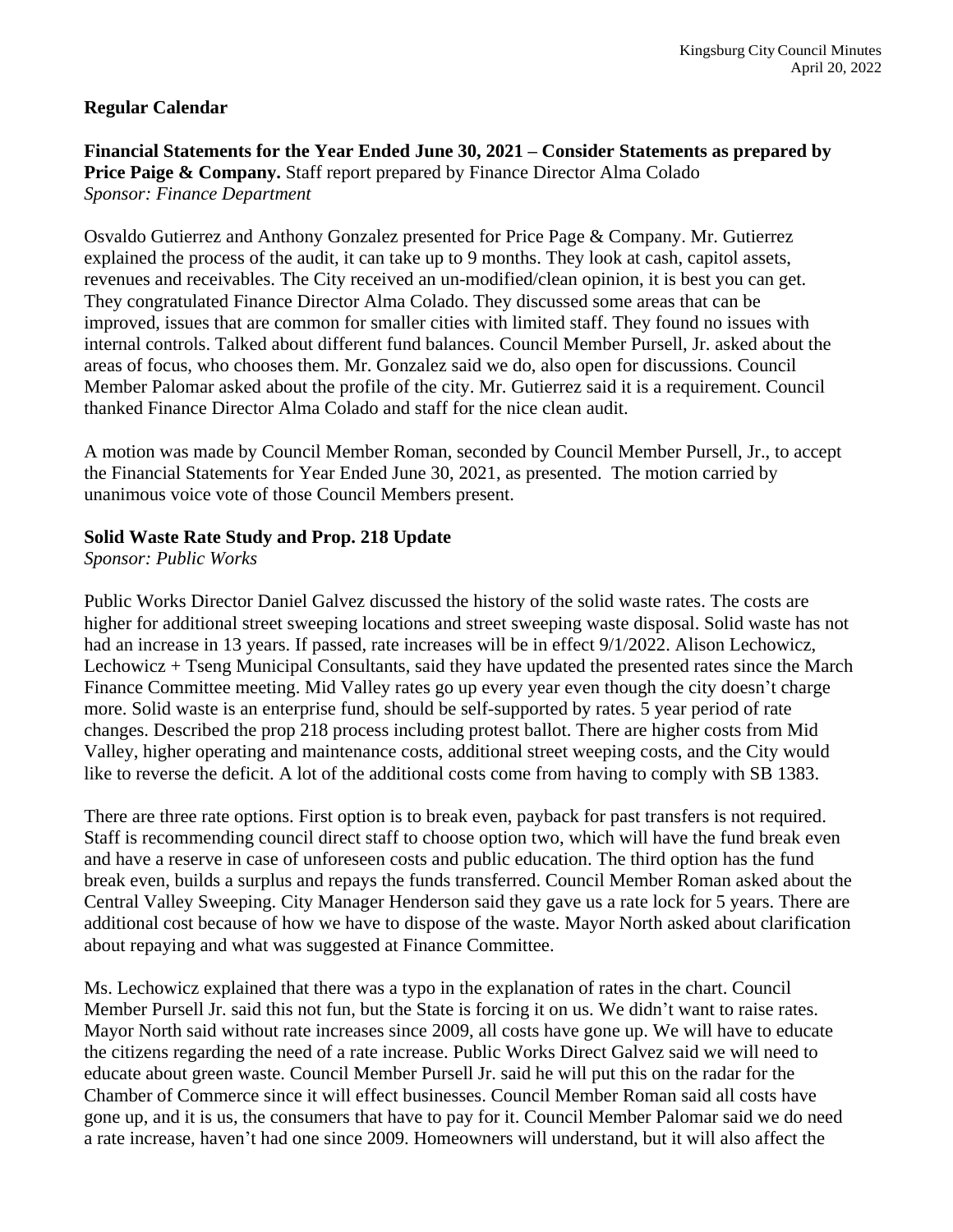renters. Staff is looking for direction regarding which option. City Manager Henderson said if we get fined by the state for SB 1383, the city will get fined. Council Member Pursell Jr. would like option 1, but realistically we need a reserve for fines. Option 1 is not sustainable. We have to be forecast to pay for something in the future. He votes for option 2. City Manager Henderson said the Mid Valleys cost is including the additional cost of reporting and other compliance issues that comes from SB 1383.

Council Member Pursell Jr. motioned, seconded by Council Member Roman to move forward with the option 2 as the rate. The motion passed by an unanimous voice vote by all members present.

# **Crime Statistics Report for the Month of March 2022 and General Police Department Update-**

Crime Statistics Report prepared by Kingsburg Police Department Records Supervisor Corina Padilla. *Sponsor: Police Department*

Police Chief Neil Dadian thanked council for allowing new employees to come before council. Chief Dadian reviewed crime stats. Spike in theft from vehicles. Shared a 10 year report. Council Member Palomar said crime seems low, that is the way we like. Council Member Pursell Jr. said the 10 year report fives a good perspective, a testament of the work the police department is doing.

#### **Council Reports and Staff Communications**

**Community Services Commission**- Mayor North said they have not met.

**Public Safety Committee**- Council Member Palomar said we have not met.

**Chamber of Commerce**- Council Member Pursell Jr. said the car show and cruise night was successful.

**Economic Development**- Council Member Roman said they have not met.

**Finance Committee**- Council Member Pursell Jr. said we have not met.

**Planning Commission**- Mayor North reported on a workshop regarding Accessory Dwelling Units and garage conversions. Updating our code, looking at what other cities are doing. Staff will bring it back to planning commission and then council.

**South Kings Groundwater Sustainability Agency Joint Powers Authority (SKGSA)**- City Manager Henderson said the board adopted the development impact fees.

**Downtown Business Improvement District**- City Manager Henderson said they have not met.

**Council of Governments**- Council Member Roman said they will meet next week.

#### **Council Member Reports**-

Council Member Palomar reported on walking around District 5 with Mayor North to look at the areas that the citizens have been concerned about.

Council Member Roman meet with Moses Stites of FCRTA to look at the micro grid system with potential sites. Spoke about charging stations regarding grants- there is a company that has the flowers that bloom as chargers. She volunteered at the senior center pancake breakfast and went on a ride along with the fire department. Council Member Pursell Jr. went to a California League of Cities event last